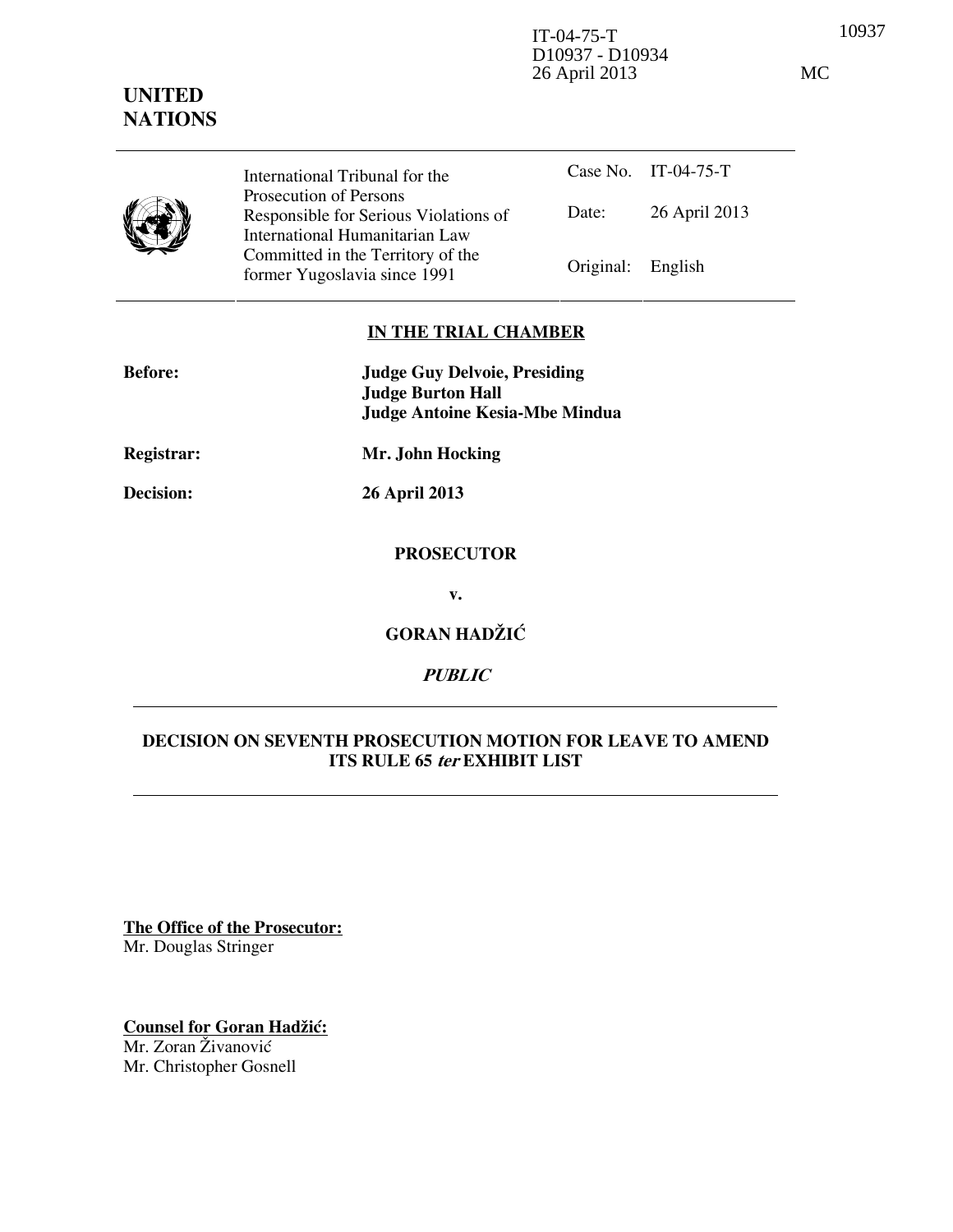1. **THIS TRIAL CHAMBER** of the International Tribunal for the Prosecution of Persons Responsible for Serious Violations of International Humanitarian Law Committed in the Territory of the former Yugoslavia since 1991 ("Tribunal") is seised of the "Seventh Prosecution Motion for Leave to Amend Its Rule 65 *ter* Exhibit List", filed by the Prosecution on 18 February 2013 ("Motion"). On 21 February 2013 the Prosecution filed the "Corrigendum to the Seventh Prosecution Motion for Leave to Amend its Rule 65 *ter* Exhibit List" ("Corrigendum").

2. The Motion relates to the "Prosecution Notice of Rule 65 *ter* (E) Filings", filed by the Prosecution on 20 June 2012,<sup>1</sup> which included, *inter alia*, the Prosecution exhibit list ("Exhibit") List") filed pursuant to Rule 65 *ter* (E)(iii) of the Rules of Procedure and Evidence of the Tribunal ("Rules").

### **A. Submissions**

3. The Prosecution seeks leave to amend the Exhibit List by adding two documents and to amend one document which is already on the Exhibit List.<sup>2</sup> The Prosecution submits that it has met the legal test to amend the Exhibit List and asserts that the Defence will have adequate time to assess the documents prior to their use in this case.<sup>3</sup> The documents the Prosecution seeks to add to the Exhibit List comprise the following: (a) a three-page excerpt from the United States Army Field Manual titled "Staff Organization and Operations";<sup>4</sup> and (b) a one-page document titled "Order of the Cabinet of the Federal Secretary of the National Defence confidential no. 29-34/1," dated 29 September 1991.<sup>5</sup> The document the Prosecution would like to amend currently consists of Chapter 16, articles 141-155 of the Socialist Federal Republic of Yugoslavia ("SFRY") Criminal Code. The Prosecution requests to replace the excerpt with a complete version of the code.<sup>6</sup> The Prosecution indicates that it intends to tender these documents with the expert report of Reynaud Theunens in which they are all cited.<sup>7</sup>

4. The Defence does not oppose the Motion.<sup>8</sup>

 $\overline{a}$ 

<sup>1</sup> Public, with confidential Annexes A, B, C, and E, and confidential and *ex parte* Annexes D and F.

 $2 \text{ In the Motion, the Prosection requested to add three documents. However, in the Corrigendum the Prosection.}$ withdrew its request in relation to one of the documents. Motion, paras 1, 12; Corrigendum, para. 3.

<sup>3</sup> Motion, paras 1, 3.

<sup>4</sup> Motion, paras 6-7.

<sup>5</sup> Motion, paras 4-5.

<sup>&</sup>lt;sup>6</sup> Motion, para. 11.

<sup>7</sup> Motion, paras 1, 5, 7, 11.

<sup>&</sup>lt;sup>8</sup> Email from the Defence to the Trial Chamber, 3 March 2013.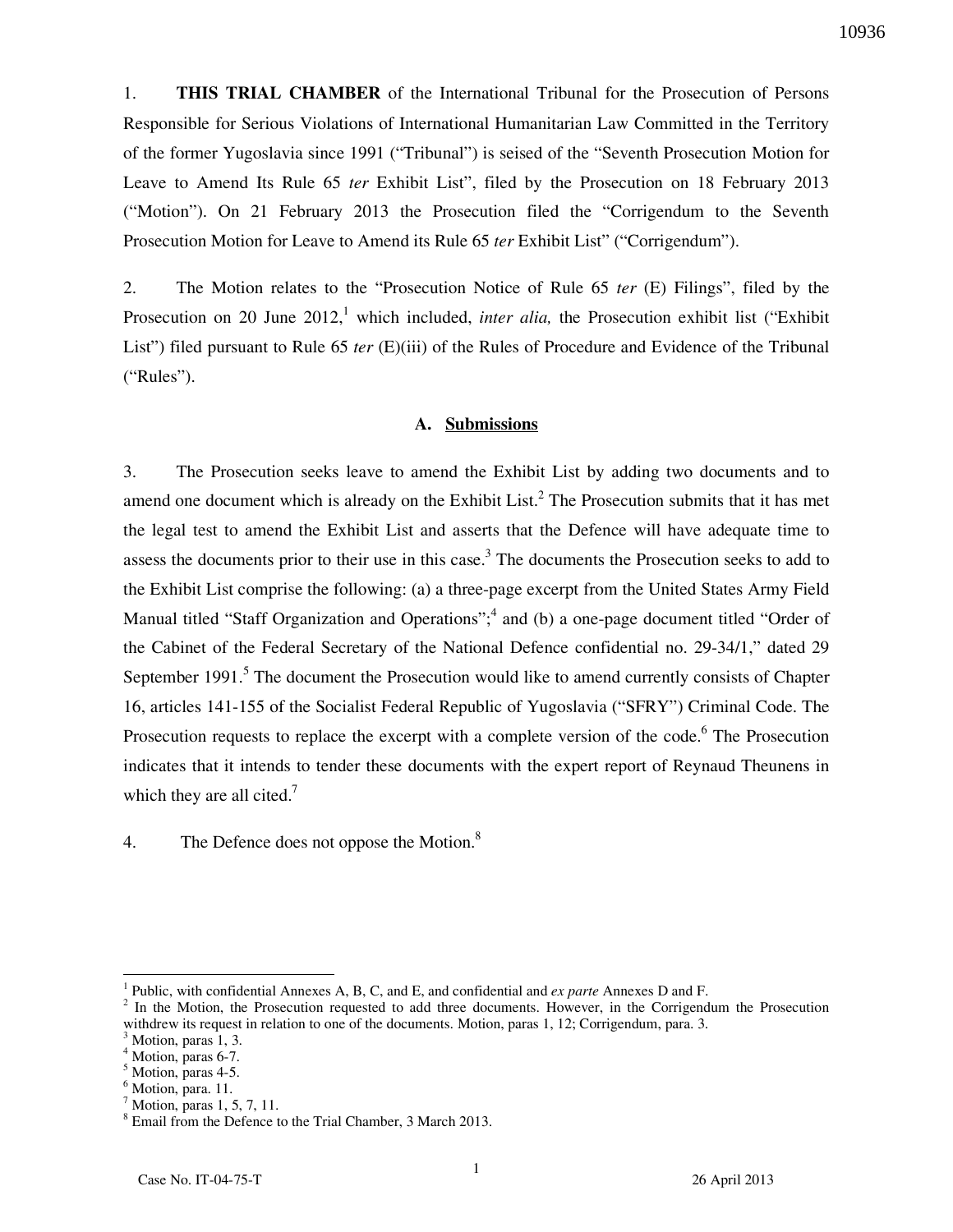#### **B. Applicable Law**

5. Rule 65 *ter* (E)(iii) of the Rules provides, *inter alia,* that the Prosecution shall file, within a time-limit set by the Pre-Trial Judge and not less than six weeks before the Pre-Trial Conference, "the list of exhibits the Prosecutor intends to offer", serving on the defence copies of the listed exhibits. In the exercise of its inherent discretion in managing the trial proceedings, and if satisfied that this is in the interests of justice, a Trial Chamber may grant a Prosecution request to amend the filed exhibit list.<sup>9</sup> In doing so, a Trial Chamber must be satisfied that, taking into account the specific circumstances of the case, good cause is shown for amending the original list and that the newly offered material is relevant and of sufficient importance to justify the late addition. Moreover, a Trial Chamber must carefully balance any amendment to the original list with an adequate protection of the rights of the accused.<sup>10</sup>

#### **C. Discussion**

6. The Chamber recalls that the deadline for the filing of the Exhibit List in this case was 19 June  $2012$ <sup>11</sup>

7. The document designated with Rule 65 *ter* number 06387 is an excerpt from the United States Army Field Manual titled "Staff Organization and Operations". The document provides, from the perspective of the United States Army, a definition for the concept of command, the function of the commander, and the position of the commander within the overall framework of a military force. The document is cited in the expert report of Reynaud Theunens as one example showing that the JNA definition of command and control was consistent with the definition of the same concept of NATO-member countries. The Chamber is not satisfied that the document is of sufficient importance to justify its addition to the Exhibit List at this stage of the trial.

8. The document designated with Rule 65 *ter* number 06389 is an order of the Federal Secretariat of the National Defence, dated 29 September 1991, which assigns officers to the Guards Motorized Brigade. According to the Prosecution, this document is probative to establishing a direct command link between the Federal Secretariat of the National Defence and the Guards Motorized Brigade, which subsequently had Territorial Defence and volunteer units subordinated to it. The Chamber is satisfied that, taking into account the specific circumstances of the case and the lack of

<sup>10</sup> *Karadžić* Decision, para. 8; *Popović* Appeal Decision, para. 37.

 $\overline{a}$ 

<sup>9</sup> *Prosecutor v. Karadžić,* Case No. IT-95-5/18-T, Decision on the Prosecution's Motion for Leave to File a Supplemental Rule 65 *ter* Exhibit List, 18 March 2010 ("*Karadžić* Decision"), para. 7; *Prosecutor v. Popović et al.,*  Case No. IT-05-88-AR73.1, Decision on Appeals Against Decision Admitting Material Related to Borovčanin's Questioning, 14 December 2007 ("*Popović* Appeal Decision"), para. 37.

<sup>&</sup>lt;sup>11</sup> Order on Pre-Trial Work Plan, 16 December 2011, Annex A, p. 1.